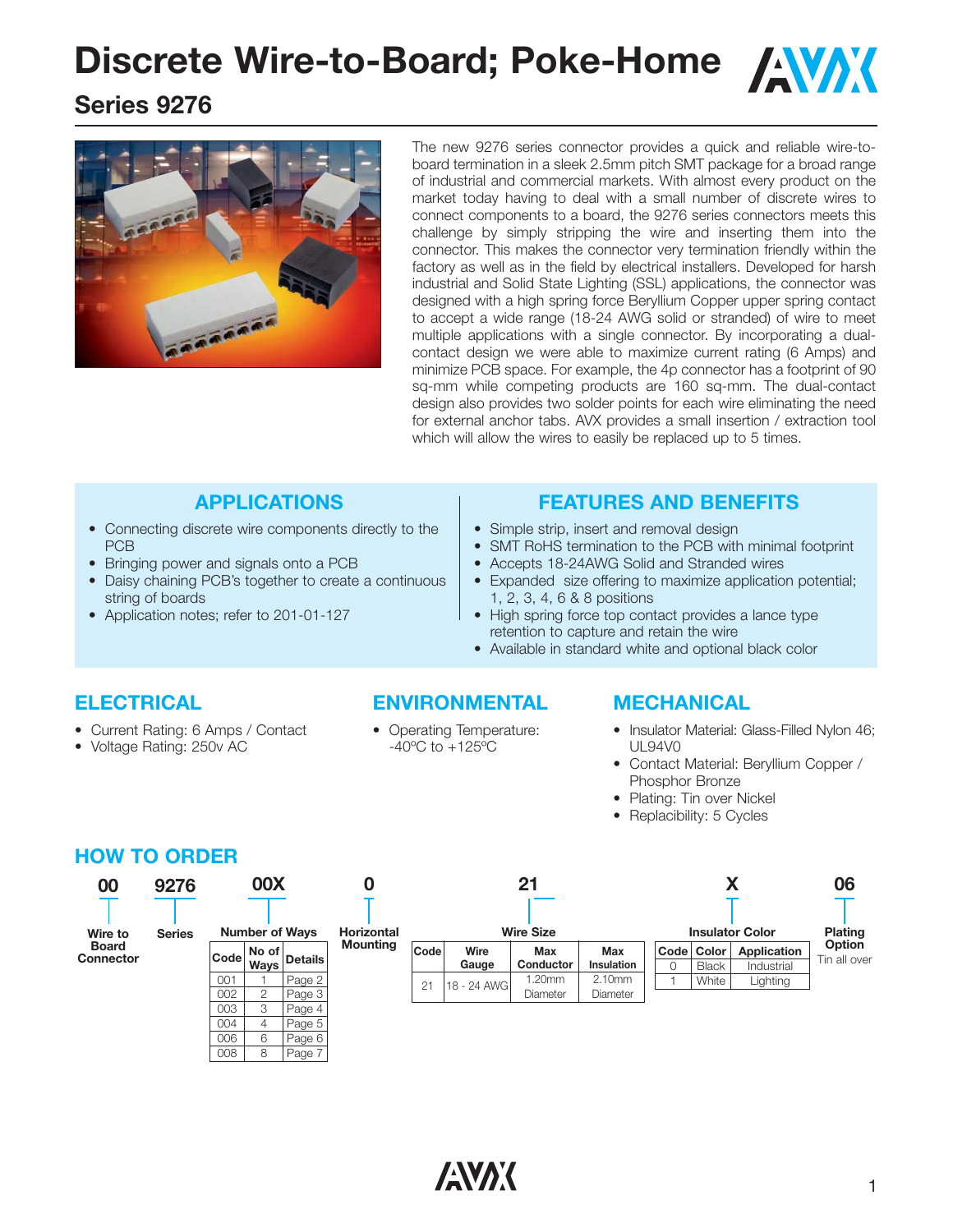

**Series 9276**

### **1 WAY WIRE TO BOARD CONNECTOR**



**ANAK** 

NOTES: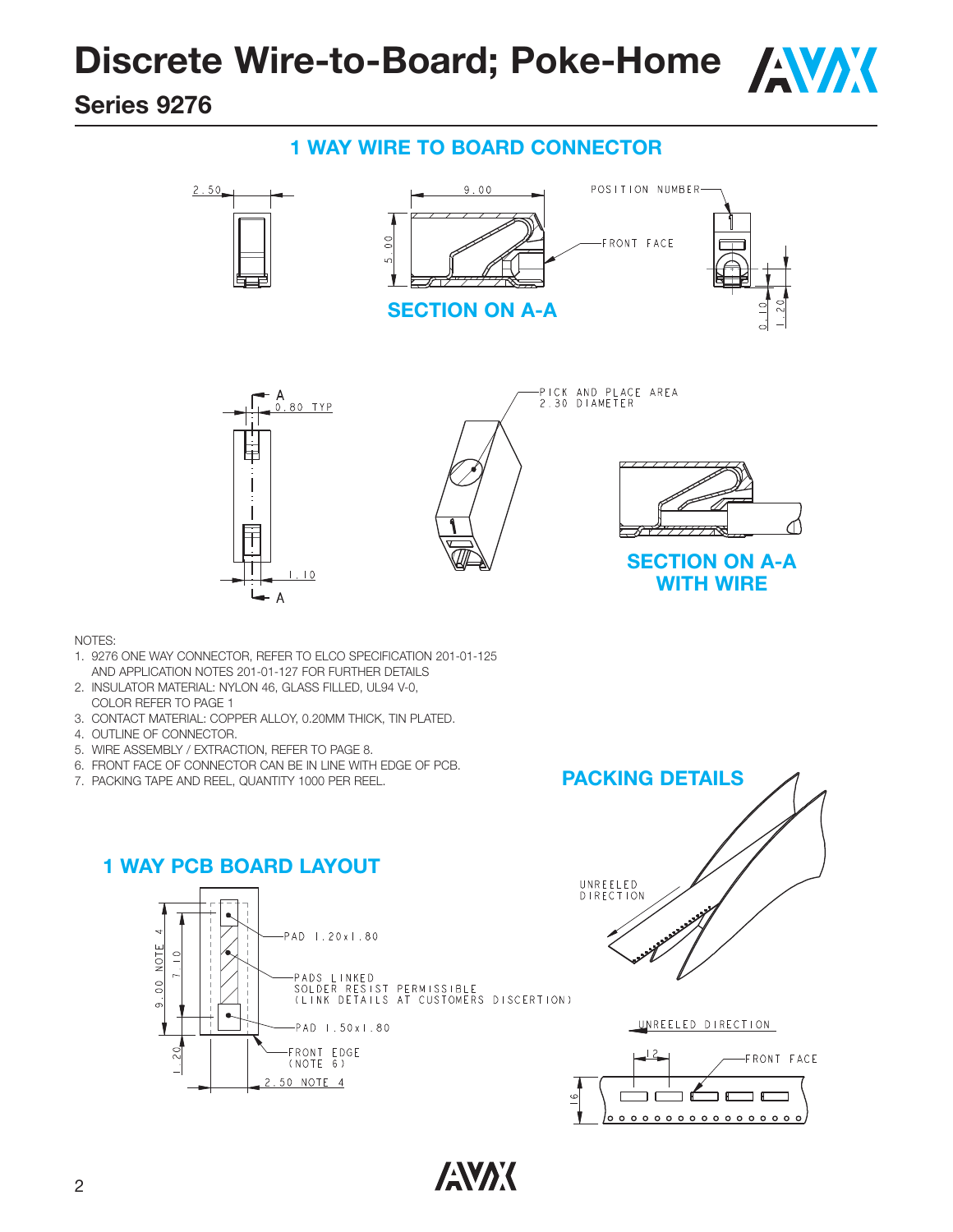

## **Series 9276**

NOTES:

## **2 WAY WIRE TO BOARD CONNECTOR**

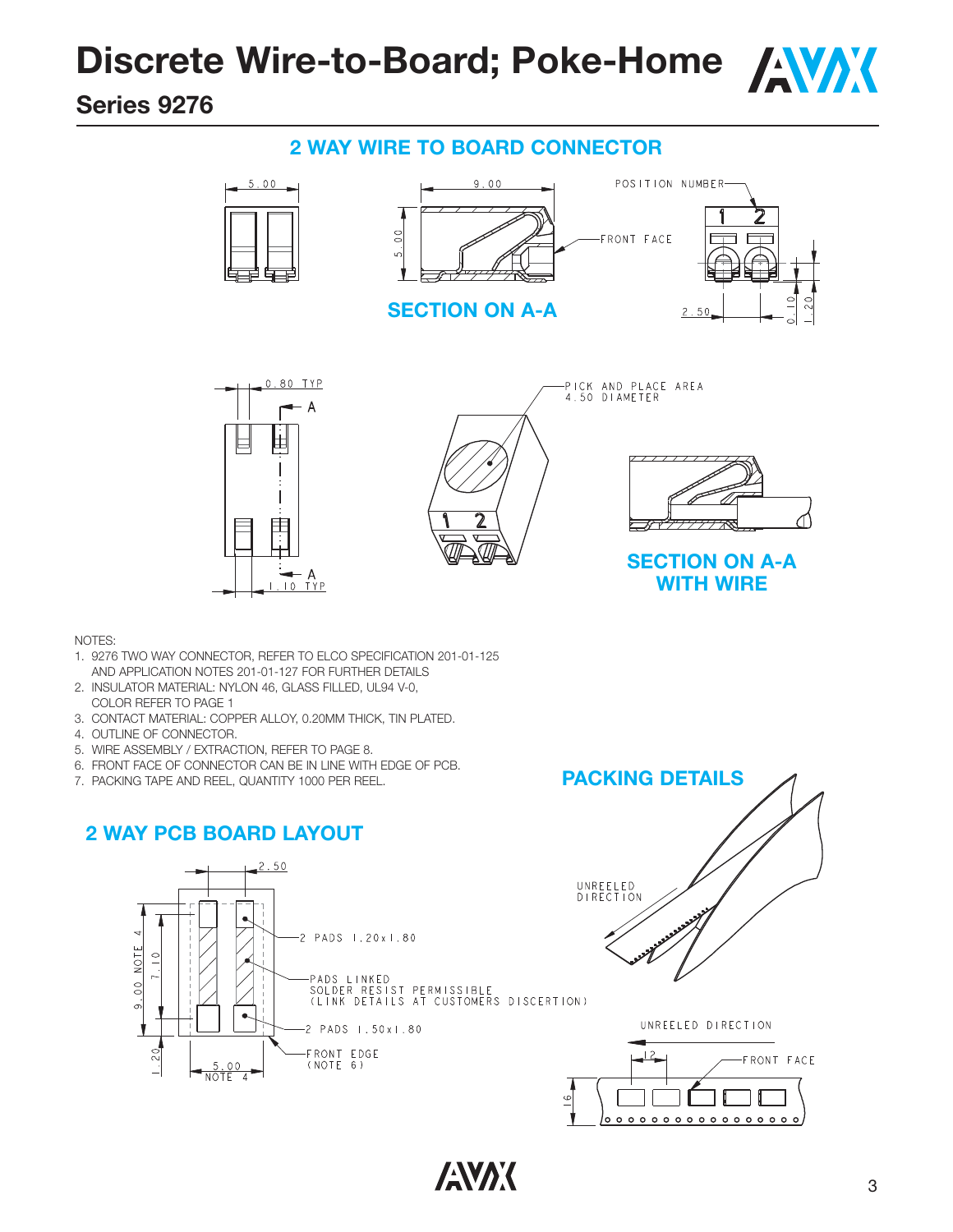

## **Series 9276**

## **3 WAY WIRE TO BOARD CONNECTOR**



NOTES: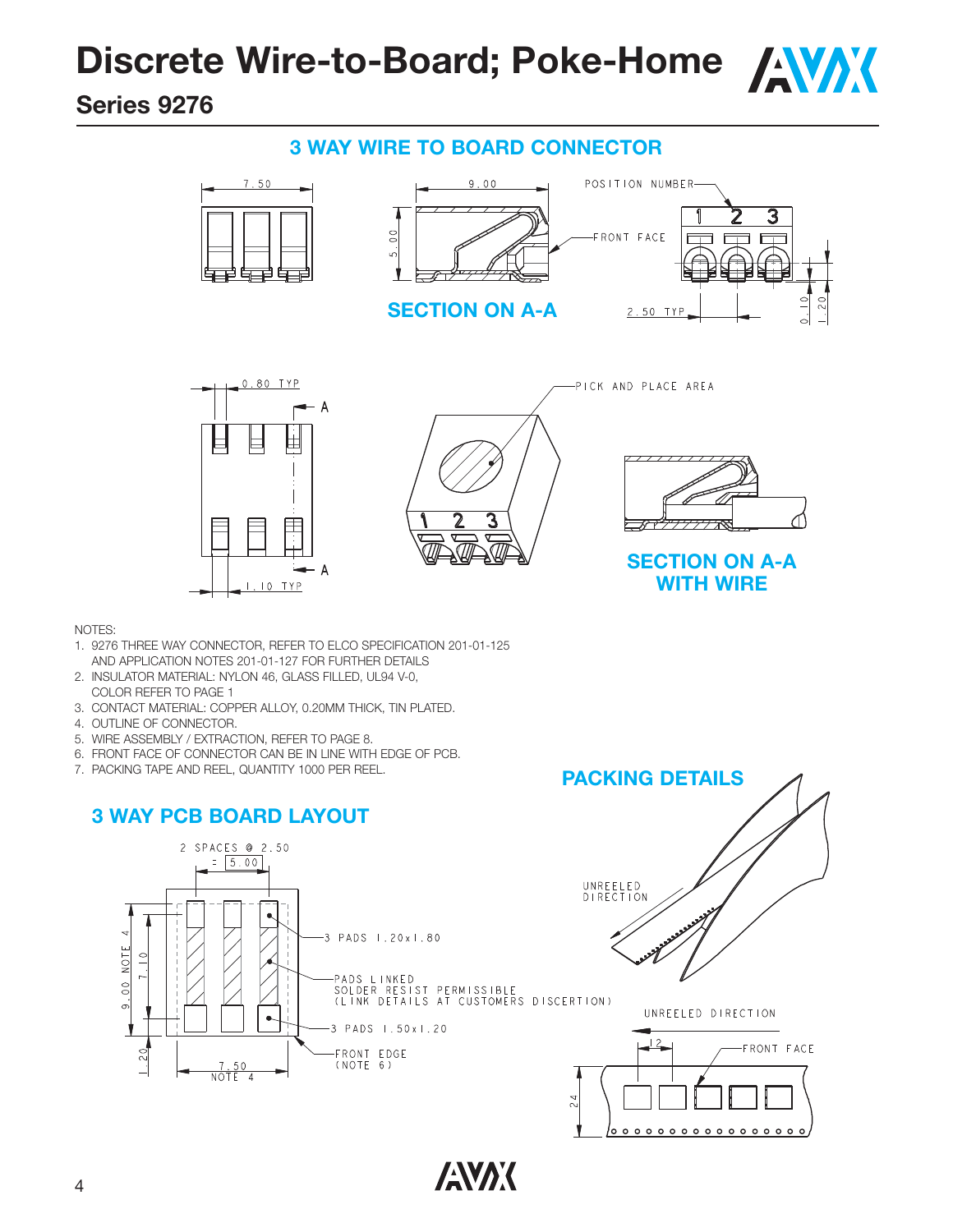

**Series 9276**

### **4 WAY WIRE TO BOARD CONNECTOR**



**PACKING DETAILS**

NOTES:

- 1. 9276 FOUR WAY CONNECTOR, REFER TO ELCO SPECIFICATION 201-01-125 AND APPLICATION NOTES 201-01-127 FOR FURTHER DETAILS
- 2. INSULATOR MATERIAL: NYLON 46, GLASS FILLED, UL94 V-0, COLOR REFER TO PAGE 1
- 3. CONTACT MATERIAL: COPPER ALLOY, 0.20MM THICK, TIN PLATED.
- 4. OUTLINE OF CONNECTOR.
- 5. WIRE ASSEMBLY / EXTRACTION, REFER TO PAGE 8.
- 6. FRONT FACE OF CONNECTOR CAN BE IN LINE WITH EDGE OF PCB.
- 7. PACKING TAPE AND REEL, QUANTITY 1000 PER REEL.

### **4 WAY PCB BOARD LAYOUT**



**ANAK**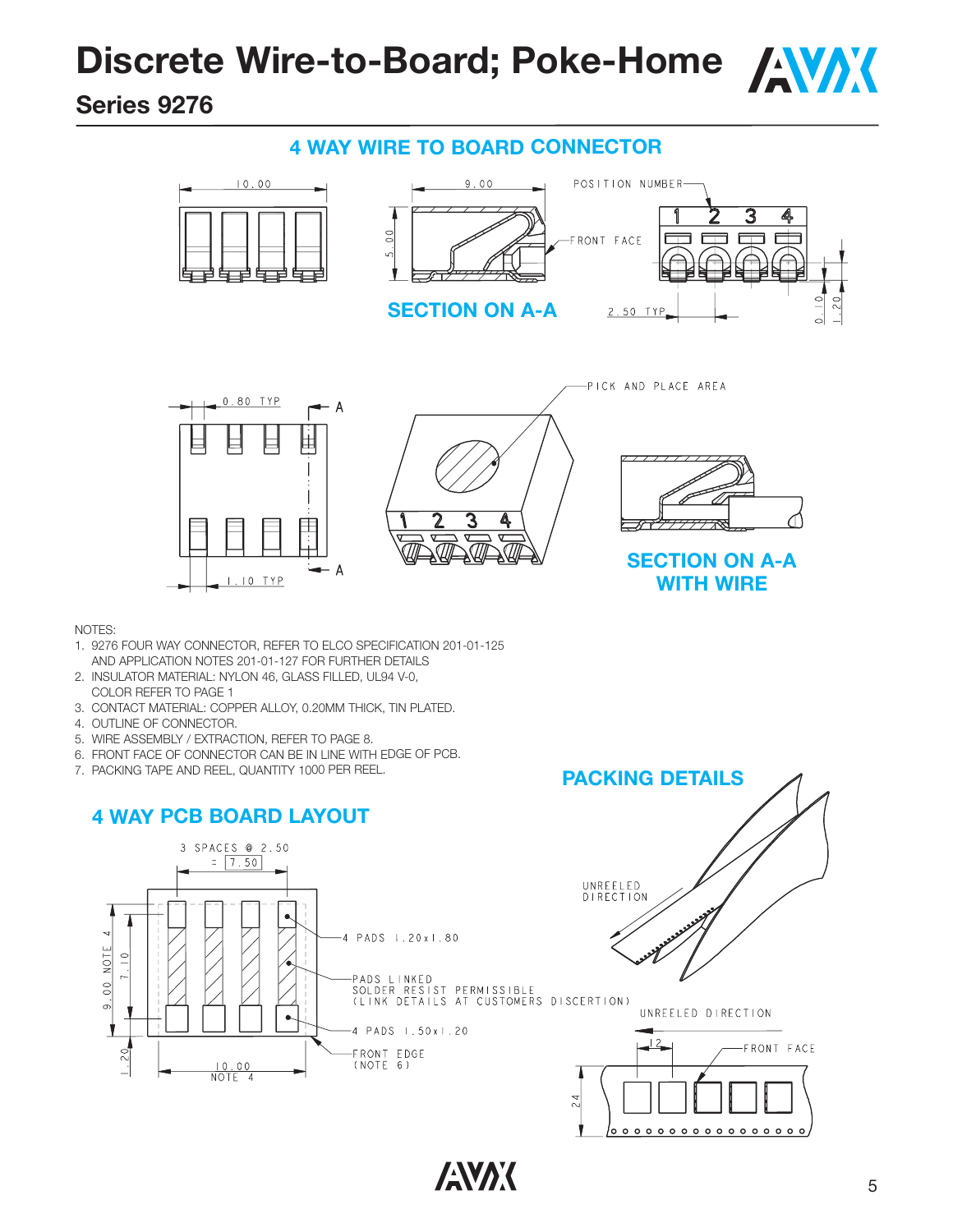

**Series 9276**

### **6 WAY WIRE TO BOARD CONNECTOR**



NOTES:

- 1. 9276 SIX WAY CONNECTOR, REFER TO ELCO SPECIFICATION 201-01-125 AND APPLICATION NOTES 201-01-127 FOR FURTHER DETAILS
- 2. INSULATOR MATERIAL: NYLON 46, GLASS FILLED, UL94 V-0, COLOR REFER TO PAGE 1
- 3. CONTACT MATERIAL: COPPER ALLOY, 0.20MM THICK, TIN PLATED.
- 4. OUTLINE OF CONNECTOR.
- 5. WIRE ASSEMBLY / EXTRACTION, REFER TO PAGE 8.
- 6. FRONT FACE OF CONNECTOR CAN BE IN LINE WITH EDGE OF PCB.
- 7. PACKING TAPE AND REEL, QUANTITY 1000 PER REEL.



**PACKING DETAILS** UNREELED **DIRECTION** UNREELED DIRECTION  $\overline{2}$ 



**ANAK**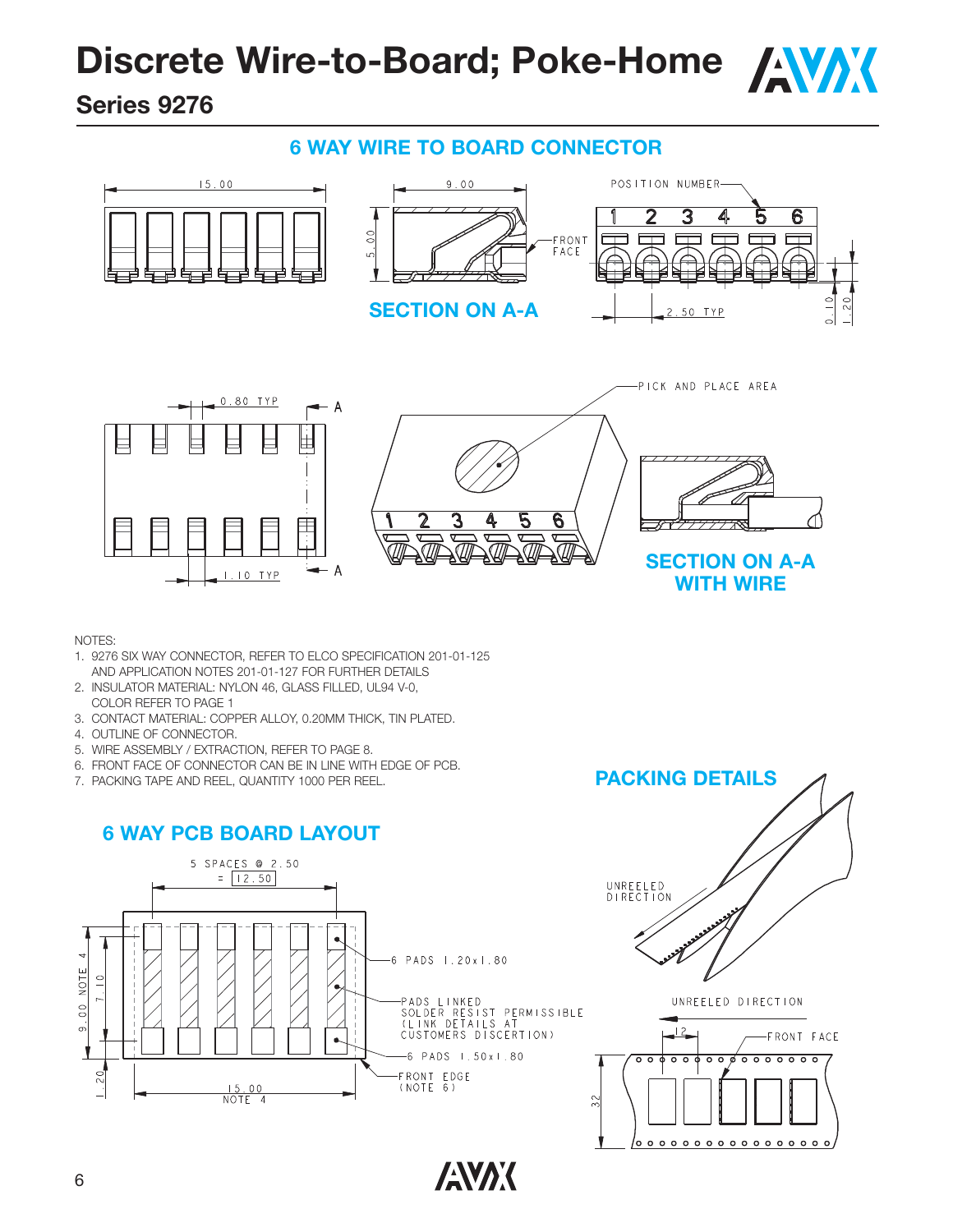

## **Series 9276**





#### NOTES:

- 1. 9276 EIGHT WAY CONNECTOR, REFER TO ELCO SPECIFICATION 201-01-125 AND APPLICATION NOTES 201-01-127 FOR FURTHER DETAILS
- 2. INSULATOR MATERIAL: NYLON 46, GLASS FILLED, UL94 V-0, COLOR REFER TO PAGE 1
- 3. CONTACT MATERIAL: COPPER ALLOY, 0.20MM THICK, TIN PLATED.
- 4. OUTLINE OF CONNECTOR.
- 5. WIRE ASSEMBLY / EXTRACTION, REFER TO PAGE 8.
- 6. FRONT FACE OF CONNECTOR CAN BE IN LINE WITH EDGE OF PCB.
- 7. PACKING TAPE AND REEL, QUANTITY 1000 PER REEL.

### **8 WAY PCB BOARD LAYOUT**



**PACKING DETAILS** UNREELED **DIRECTION** 



**ANAK**